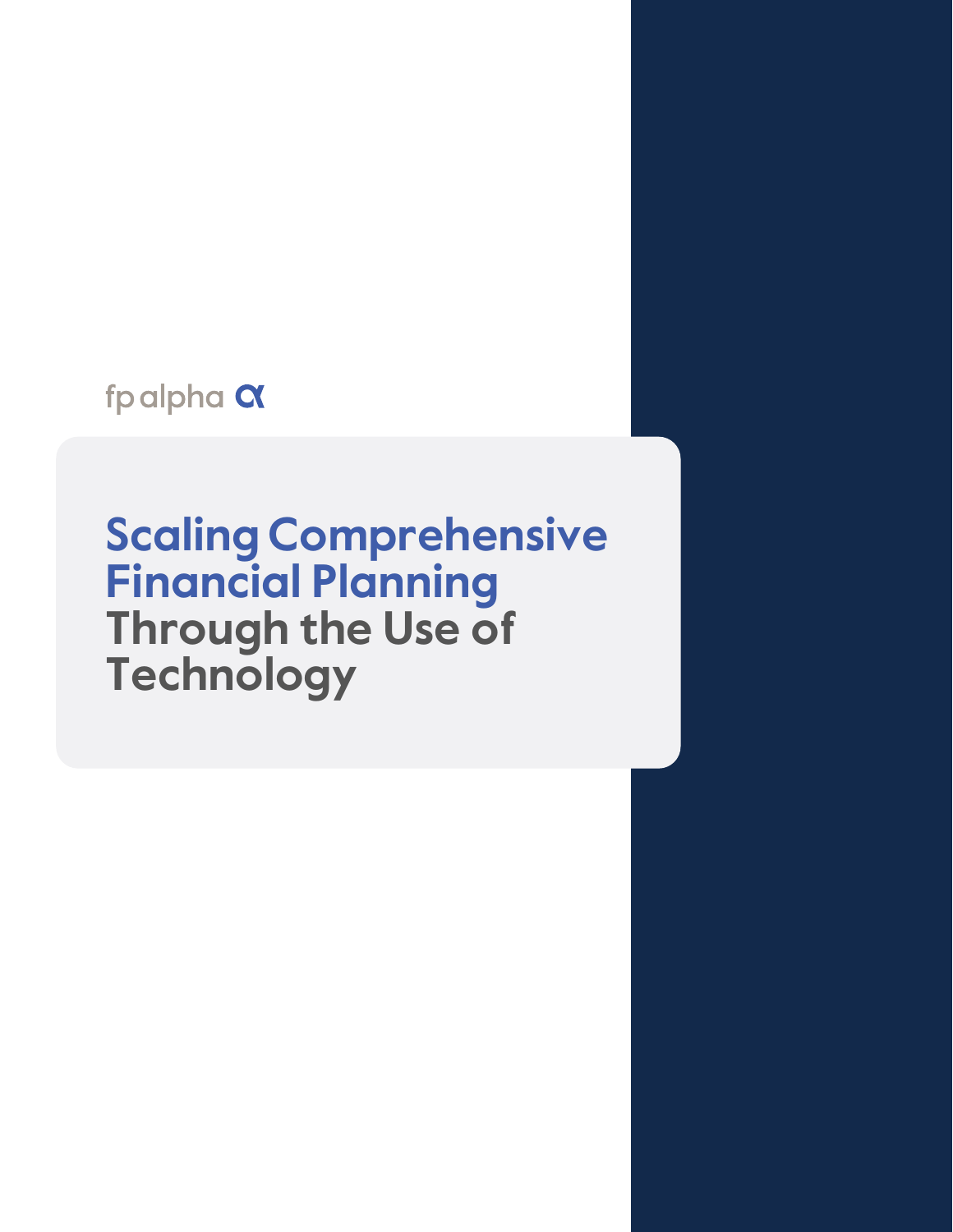#### **Comprehensive financial planning is critical for growth**

True comprehensive financial planning goes beyond investments and retirement planning, by additionally covering specialized areas that include tax reduction, estate planning and insurance planning, lending, and more.

There are many documented benefits for working with clients in a holistic planning capacity. Most notably, it enhances client relationships, identifies new asset gathering opportunities, drives referrals, and ultimately, differentiates human advisors' personal service offerings from the many low-cost or free robo-advisor offerings available. However, many advisors are not offering these premium services and therefore could be putting their practices at risk.

#### **So why aren't advisors offering these services now?**

The challenge has been that the entire process of creating, delivering and implementing comprehensive financial planning historically has not been scalable. One major reason for this is the process simply takes too long due to the dependence on manual workarounds, checklists, spreadsheets and the inconvenience of storing data in disparate locations.

In fact, industry research shows that advisors spend 35 hours per client in the financial planning process alone.<sup>(1)</sup>

#### **35 HOURS**

PER CLIENT IN THE FINANCIAL PLANNING PROCESS

Many advisors report that the comprehensive planing process is an operational challenge, and that they don't have the time or expertise to provide a full suite of financial planning services, including retirement and college planning, tax minimization, estate planning, charitable giving, along with other specialized services. As a result, the planning issues raised, often become complex and beyond most advisors' comfort zones. And because there are no implementation solutions at their fingertips, most advisors are restricted to only offering comprehensive planning to their top tier clients, if at all.

This must change, and fast, in order to grow and sustain their practices as well as provide clients with the services and solutions they deserve and demand.

Financial planning-based advisors earn 40% more in revenue and gather 45% more assets under management than advisors solely focused on investment management.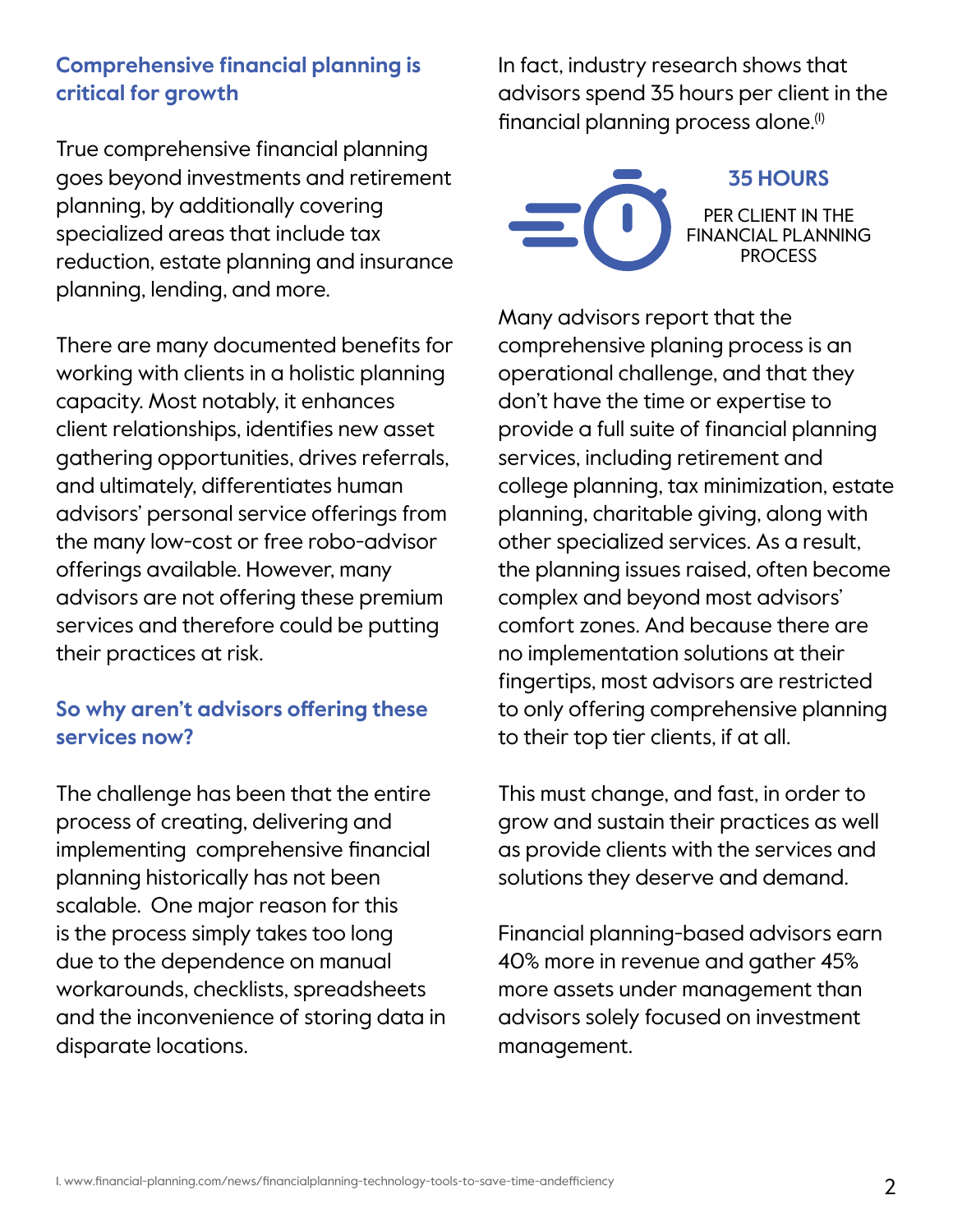And there is research to prove it.



Additionally, client research shows that 77% of clients with a financial plan make referrals, while only 51% of clients without a plan make referrals.(2)

In today's world, advisors need to demonstrate a clear value proposition in order to justify their fees and prove to clients they provide something more than just investment management advice. So how can they do this and still create scale? The answer: artificial intelligence (AI) and technology.

#### **AI is here**

Through new AI-driven technology, true comprehensive financial planning and wealth management implementation is now easier, simpler, and more costeffective to provide. Advisors now are able to overcome the many operational barriers to embracing planning, and thrive in the new world of advice by offering a scalable, superior client experience through a comprehensive wealth management offering to the entirety of their client base, not just to the top tier.

#### **But why did it take so long?**

The benefits of AI have been slow to enter the wealth management space, often because the use cases for AI and machine learning have been restricted to Big Data applications which, in the independent wealth management space, are simply not available.

Another reason why is the data set.

Most individual advisors are typically only able to work with 60-80 clients on average, due to capacity constraints driven by the nature of their high-touch, personalized services. Because of the limited number of clients, the data set is not large enough to allow the benefits of AI to be fully unleashed.

### **The shift has begun**

However, the shift has begun. According to a recent McKinsey study, rapid technological progress enabled by the proliferation of data is reshaping value chains across industries, bringing more automaton and efficiency, and in turn, changing the nature of work performed by humans.

With the advent of new, innovative AI-driven technology, the benefits of predictive analytics, natural language processing, and machine learning are now accessible, being applied appropriately, and eliminating the challenge for independent advisors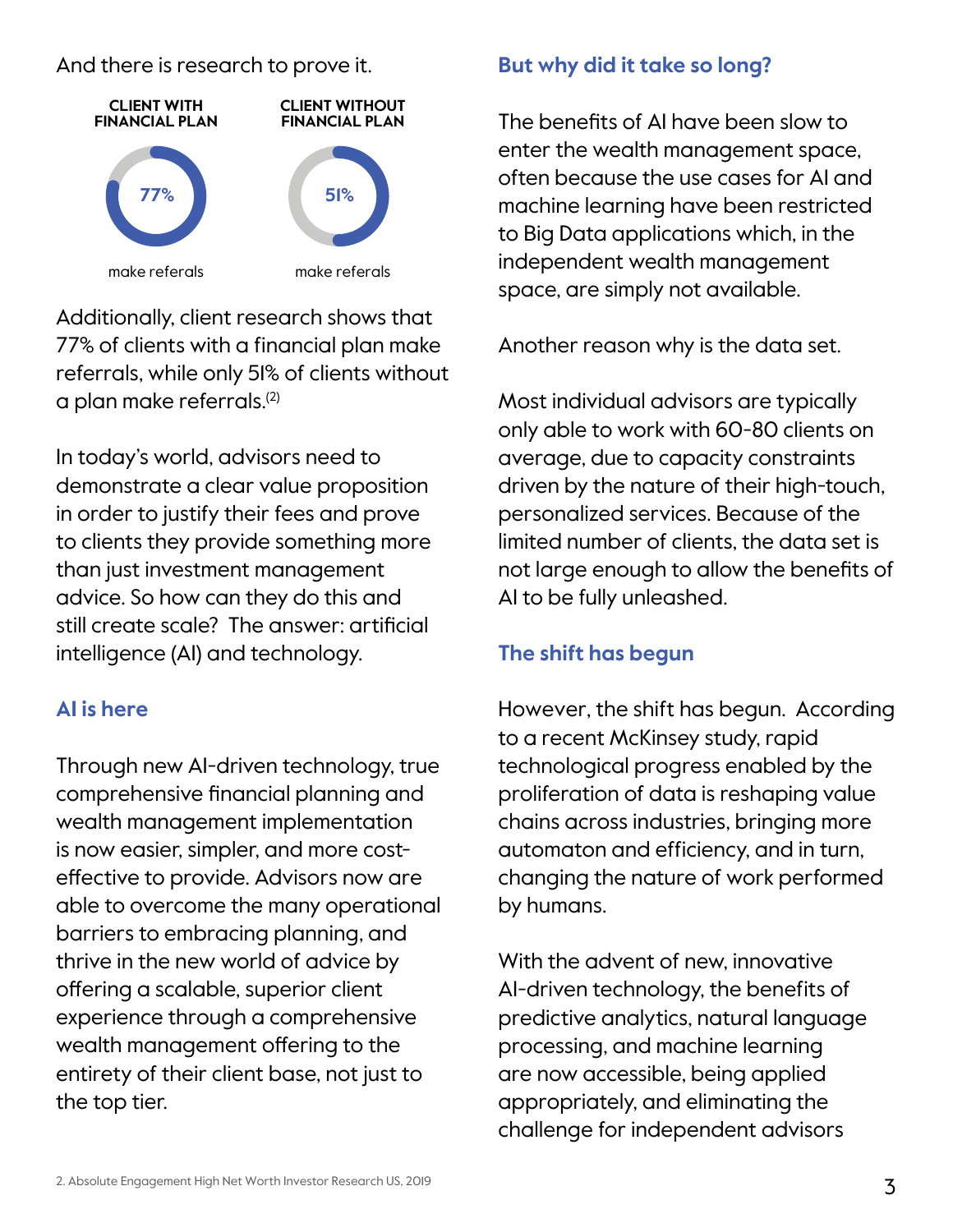to provide a scalable, comprehensive wealth management experience. For example, in today's manual, checklistdriven processes, delivering a holistic approach requires client-specific research, due diligence searches, and consultations with experts to find the answers in order to get the right, personalized solution for each and every client. On the surface, these client situations may seem straightforward, however, they often venture into more complex areas outside of the advisors' typical expertise. Examples include specific tax implications, the titling of accounts, estate planning concerns, as well as insurance, mortgage and business owner issues, and many more.

The multiple steps involved are timeconsuming and often require validation by outside sources and experts, resulting in additional time and investigation to ensure that the recommendations are accurate and appropriate.

#### **An idea was born: FP Alpha**

That is what advisor, Andrew Altfest, was trying to solve for when he recently launched his new solution, FP Alpha.

This technology solution and platform is able to generate lightning quick recommendations, calculations and analyses to bring actionable solutions back to the advisor in an elegant and easy to use interface, driven by automated workflows to streamline the implementation process.

Key planning issues and recommendations for multiple client scenarios are institutionalized across the firm into one place, so advisors can have repeatable processes to save time, validate expert recommendations and truly deliver a customized and superior experience that is comprehensive and appropriate for each and every client. Advisors are able to query the expert database to quickly get accurate, expert recommendations, saving valuable time to be redistributed on what matters most - clients. This AIdriven approach digitizes the firm's knowledge and provides tailored recommendations; and combined with automated workflows, finally brings scalability to delivering a comprehensive wealth management experience.

A holistic approach to financial advice is what most clients are looking for in an advisor. Now there is a way to deliver that approach effectively and efficiently, ultimately benefitting the client. And isn't that what true advice is all about.